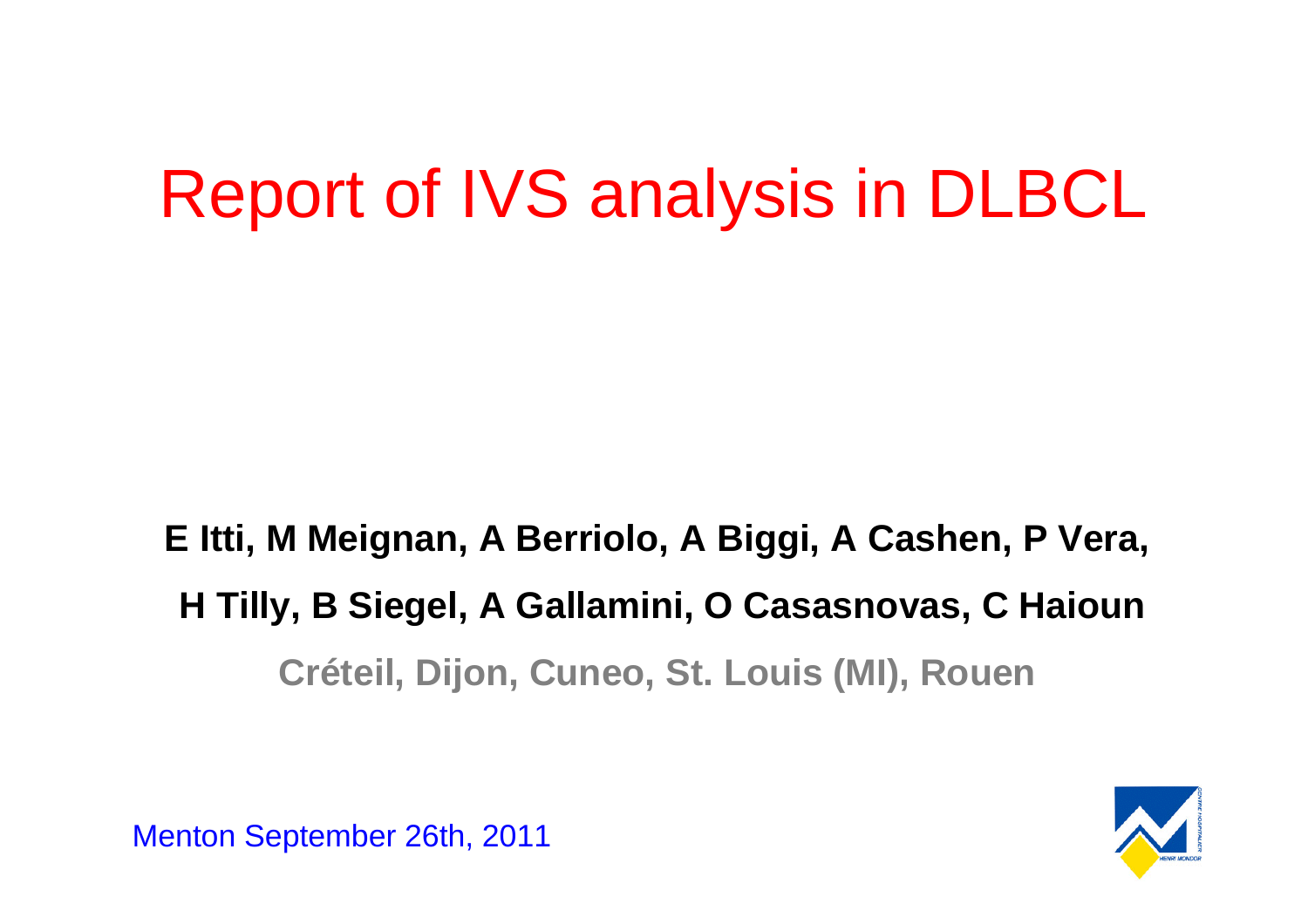## Conclusions of Menton 2010

- **Need to recruit more patients/new centers**
- **Other immunochemotherapy regimens (DI/DD)**
- Objective : to reach 100-200 pts (49 in 2010)
- **-** Longer follow-up
- Continuous work instead of last-minute work!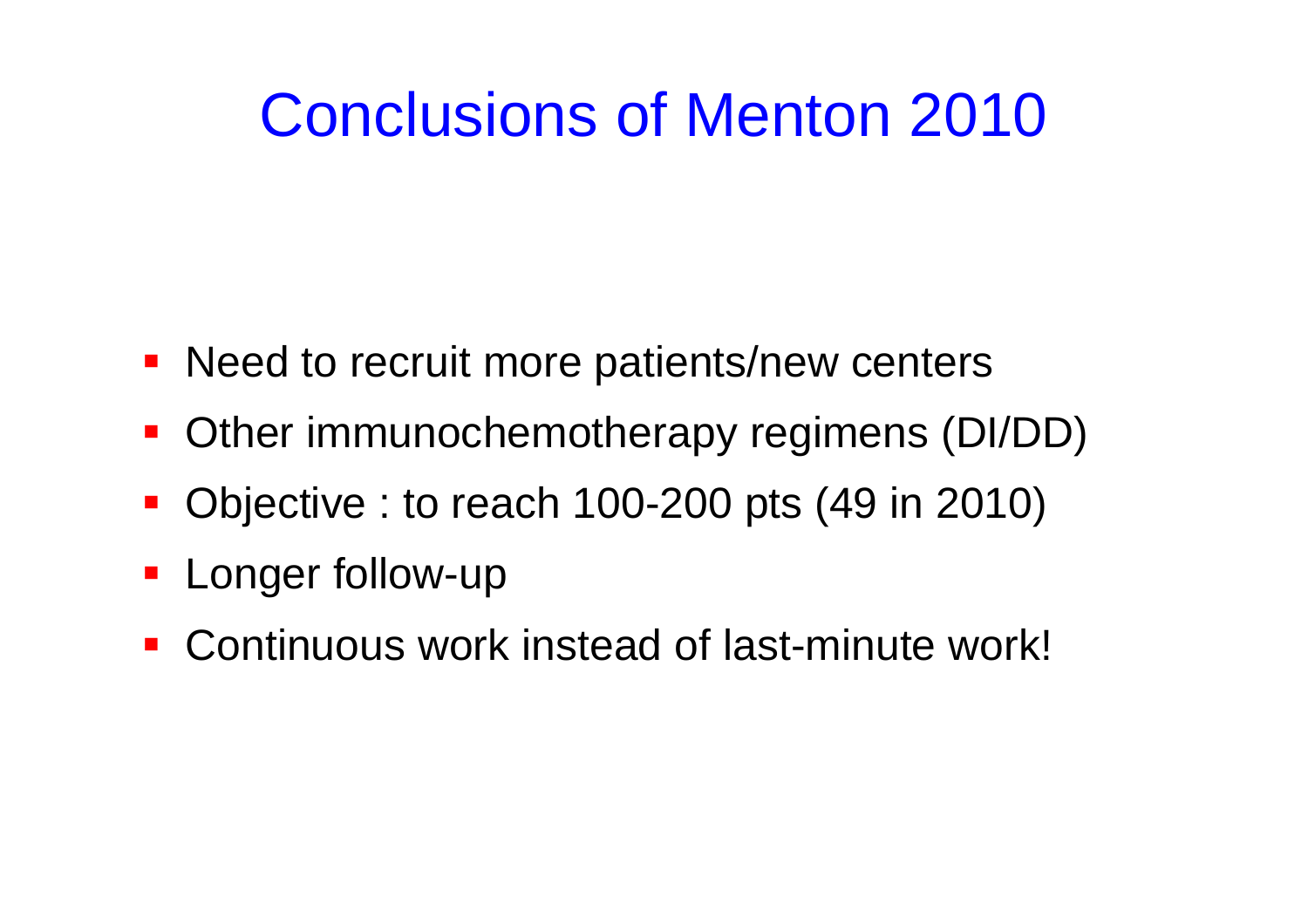### Recruitment status

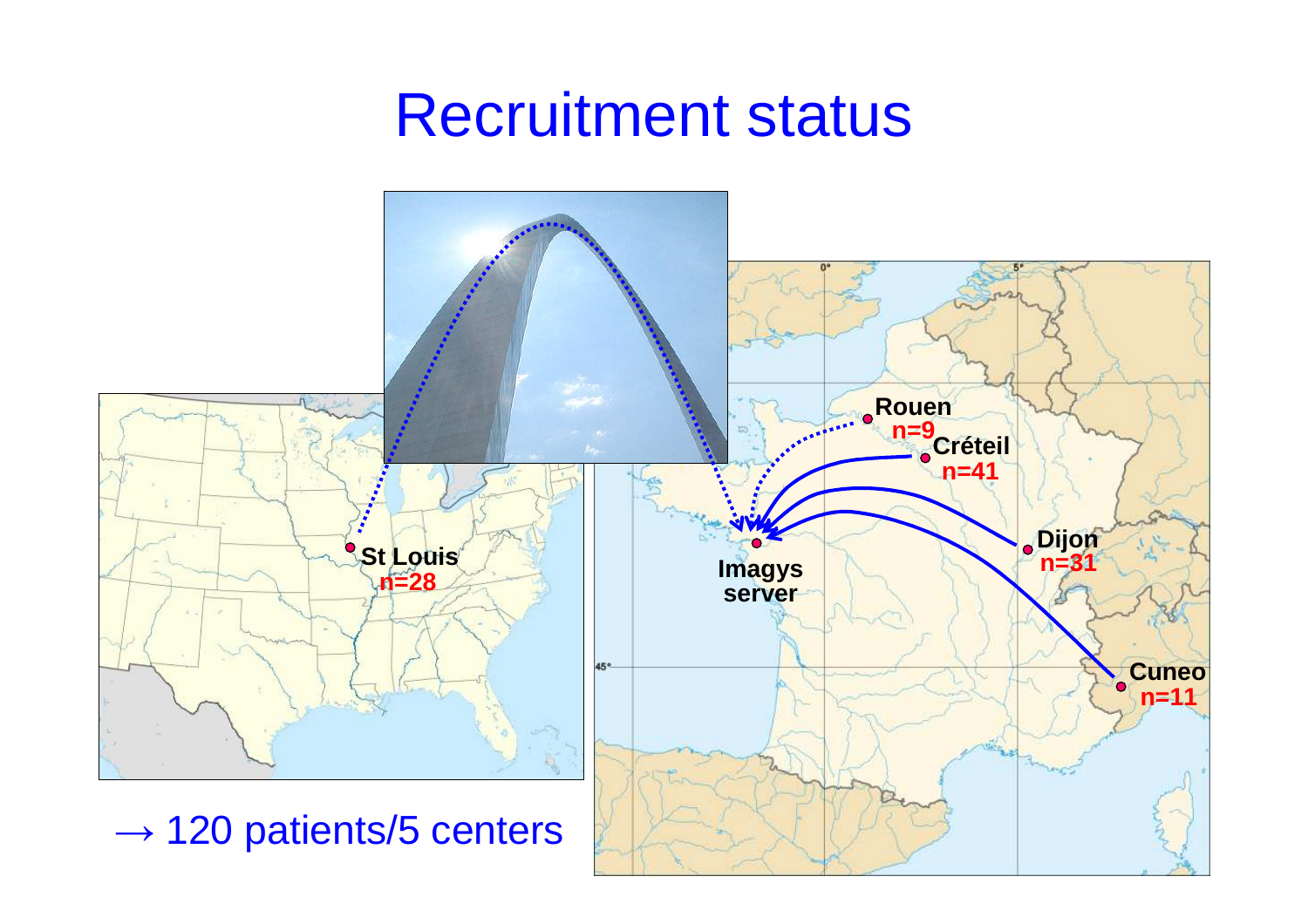## Extension of inclusion criteria

- Newly-diagnosed DLBCL
- **PET/CT** at baseline and after 2 cycles, performed in the same center (6% PET only)
- **No change of therapy based on interim PET**
- R-CHOP (14 or 21) and R-ACVBP 14
- HDT+ASCT indicated in young (<60 y-o) higherrisk pts or as part of salvage treatment
- **Central review**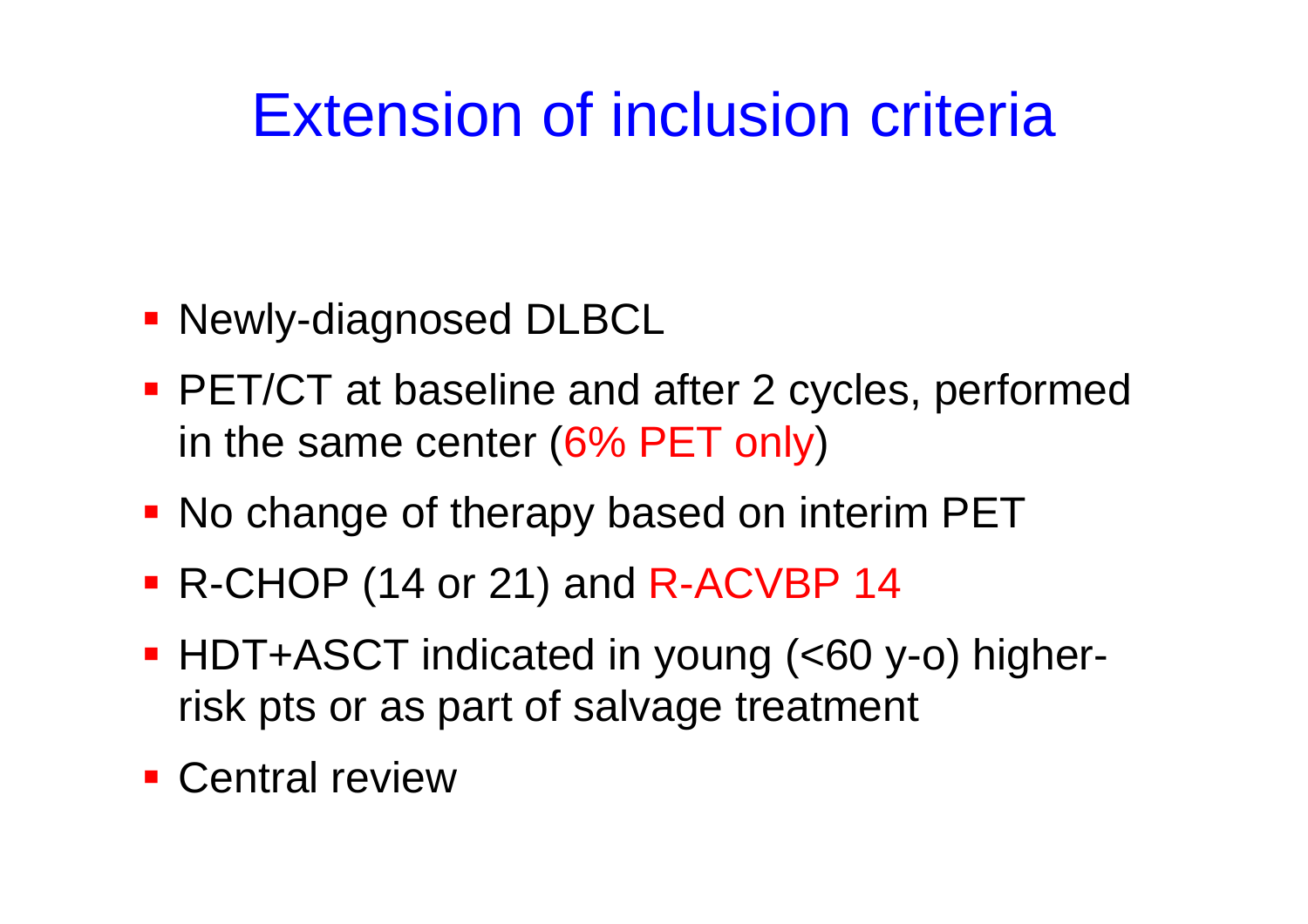### Patients characteristics

| patients: n=120         |              |  |  |  |
|-------------------------|--------------|--|--|--|
| <b>Male</b>             | 60%          |  |  |  |
| <b>Median age</b>       | 56 y (23-80) |  |  |  |
| >60y                    | 30%          |  |  |  |
| $PS \geq 2$             | 29%          |  |  |  |
| <b>Ann Arbor III-IV</b> | 82%          |  |  |  |
| LDH>1N                  | 68%          |  |  |  |
| >1 extranodal site      | 31%          |  |  |  |
| <b>IPI</b>              |              |  |  |  |
| $L$ (0-1F)              | 30%          |  |  |  |
| $L-I(2F)$               | 22%          |  |  |  |
| $I-H(3F)$               | 16%          |  |  |  |
| $H(4-5F)$               | 23%          |  |  |  |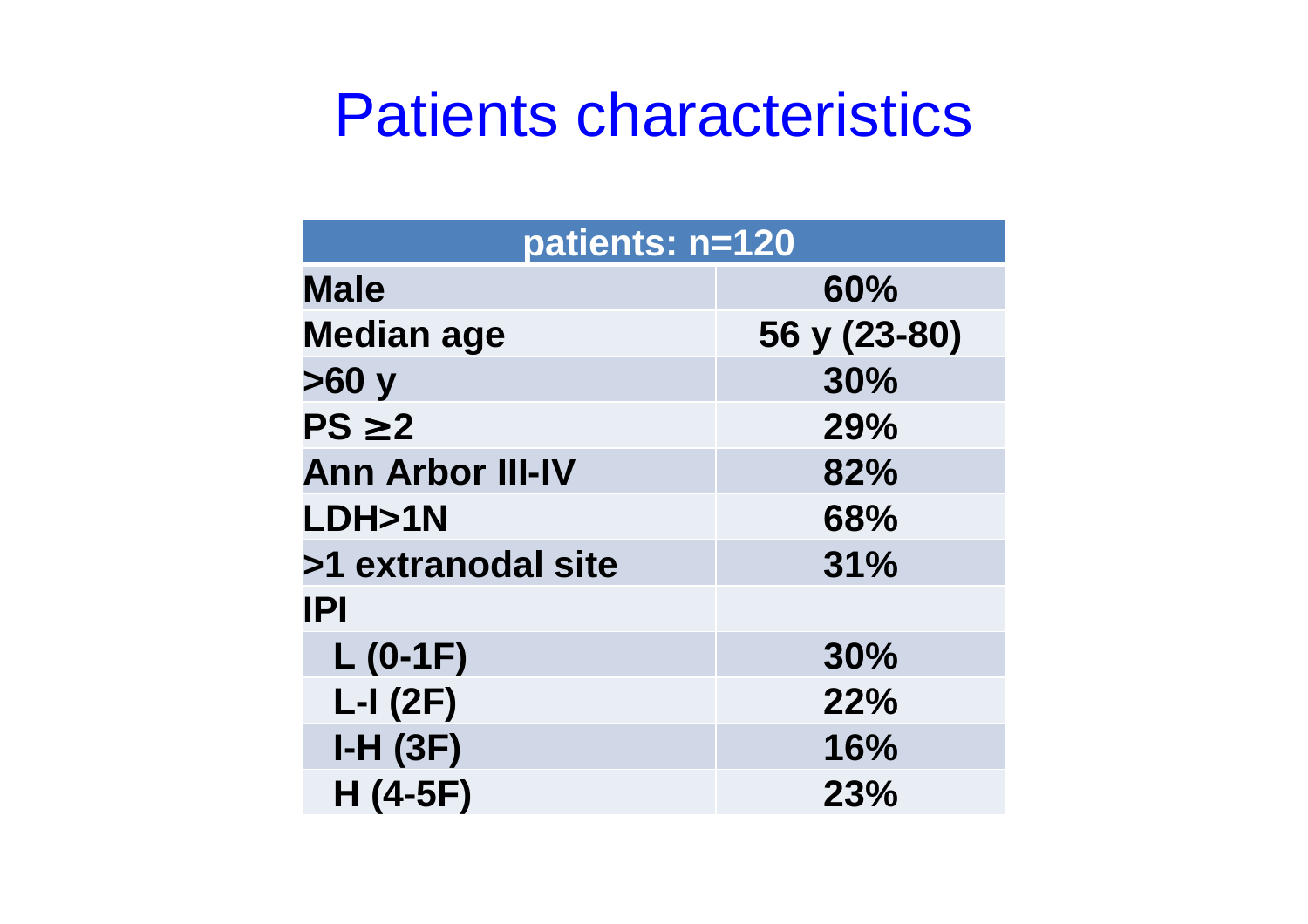### **Treatments**

| IPI        | <b>R-CHOP21</b><br>$n=64(53%)$ | R-CHOP14<br><b>R-ACVBP</b> |
|------------|--------------------------------|----------------------------|
|            |                                | $n=56(47%)$                |
| $L$ (0-1F) | 19                             | 17                         |
| $L-I(2F)$  | 14                             | 12                         |
| $I-H(3F)$  | 16                             | 15                         |
| $H(4-5F)$  | 15                             | 12                         |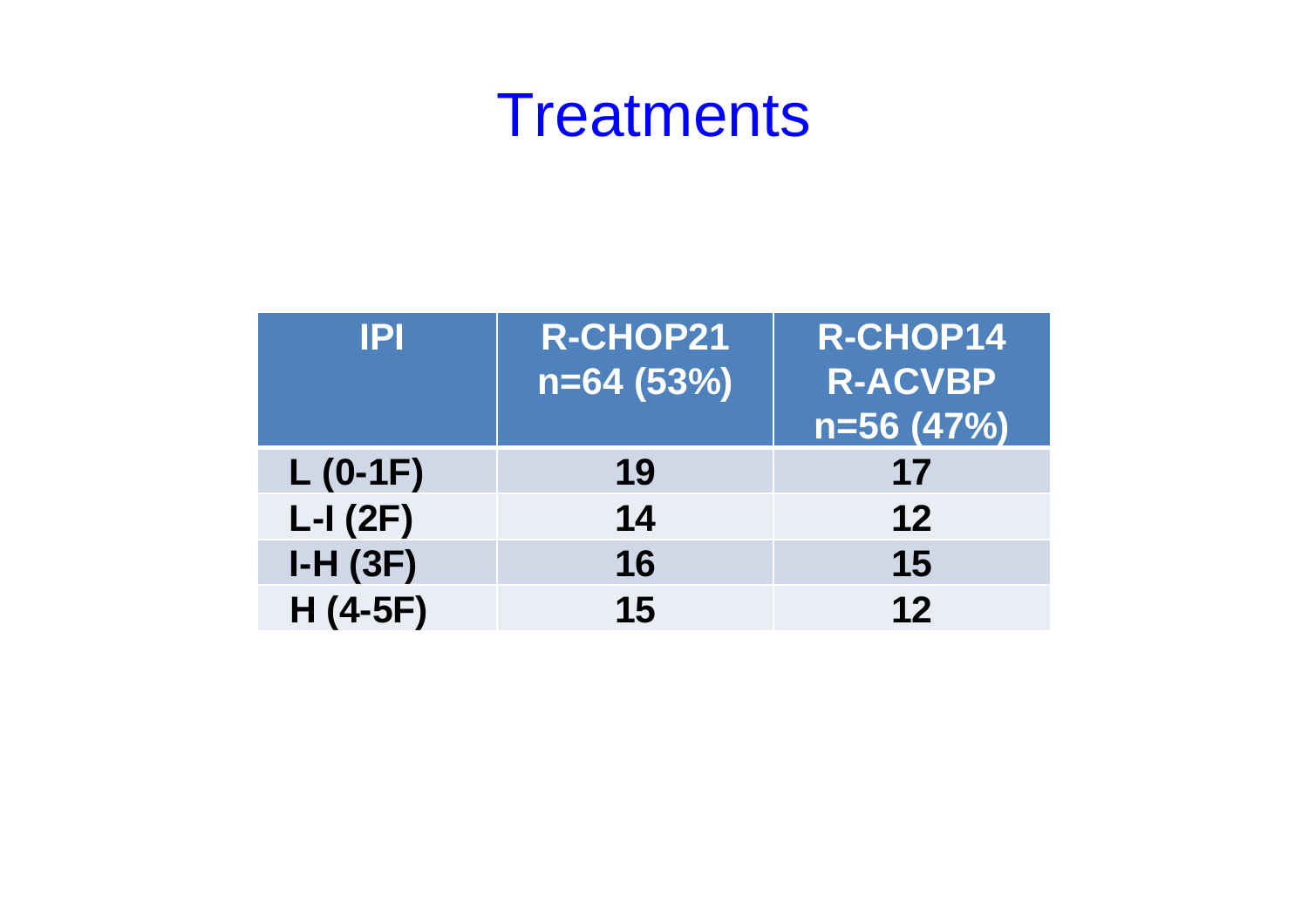### Outcome assessment

- Study period : 03/2003 08/2011
- Median follow-up : 39.8 months
- EFS according to 5PS and ∆SUV
	- and the state of events being defined as modification of scheduled treatment, active disease (IWC+PET or PET only) or progression according to local criteria and death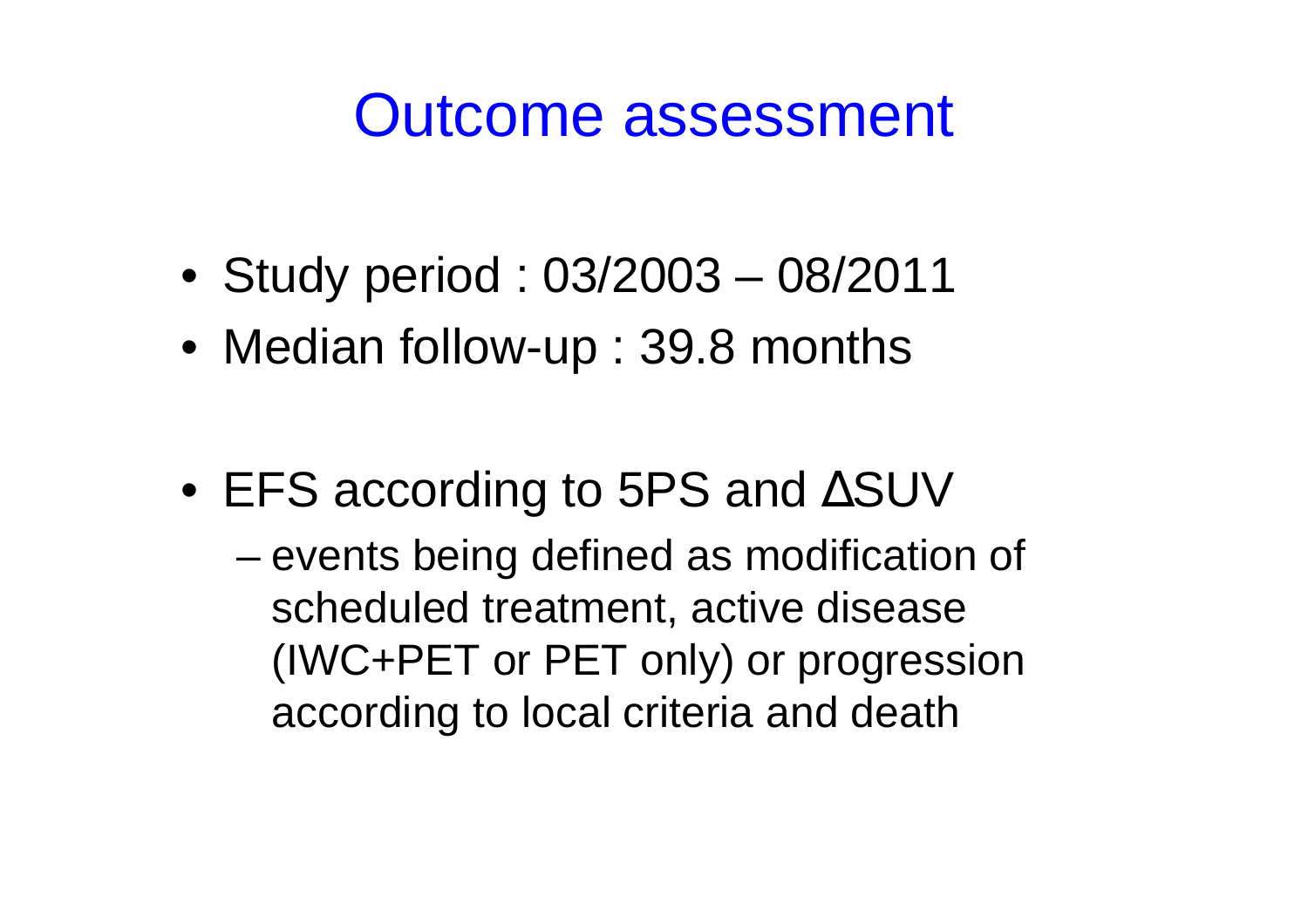| <i>O</i> bserver A | réteil |  |
|--------------------|--------|--|
| Observer Bi        | ∩ijon  |  |

|            | Observer A |  |   |    |  |
|------------|------------|--|---|----|--|
| Observer B |            |  |   |    |  |
|            |            |  |   |    |  |
|            |            |  |   |    |  |
|            |            |  |   |    |  |
|            |            |  | . |    |  |
|            |            |  |   | 16 |  |
|            |            |  |   |    |  |

### 5-point scaleweighted Kappa (Cohen)

| Weighted Kappa         |             |         |
|------------------------|-------------|---------|
| Standard error (Kw'=0) |             |         |
| Standard error (Kw'#0) | Observer A  | ∵réteil |
|                        | Observer Bl | Iner    |

|            | Observer A |  |  |  |  |
|------------|------------|--|--|--|--|
| Observer B |            |  |  |  |  |
|            |            |  |  |  |  |
|            |            |  |  |  |  |
|            |            |  |  |  |  |
|            |            |  |  |  |  |
|            |            |  |  |  |  |
|            |            |  |  |  |  |

| Weighted Kappa         |            |              |  |
|------------------------|------------|--------------|--|
| Standard error (Kw'=0) |            |              |  |
| Standard error (Kw#0)  | Observer A | <b>Diion</b> |  |

Observer B

| <b>Landis and Koch scale</b> |                |  |
|------------------------------|----------------|--|
| $0.81 - 1.00$                | almost perfect |  |
| $0.61 - 0.80$                | substantial    |  |
| $0.41 - 0.60$                | moderate       |  |
| $0.21 - 0.40$                | fair           |  |
| $0.00 - 0.20$                | slight         |  |
| < 0                          | no agreement   |  |

| Observer A             |            |   |        |         |         |  |
|------------------------|------------|---|--------|---------|---------|--|
| Observer B             |            | ິ |        |         |         |  |
|                        |            |   |        |         |         |  |
|                        |            |   |        |         | 3       |  |
|                        |            |   |        |         |         |  |
|                        |            |   |        |         | g       |  |
|                        |            |   |        |         | A       |  |
|                        | $(15.0\%)$ |   | $1%$ ) | (26.7%) | (15.8%) |  |
| Weighted Kappa         |            |   |        |         |         |  |
| Standard error (Kw'=0) |            |   |        |         |         |  |
| Standard error (Kw'#0) |            |   |        |         |         |  |

Cuneo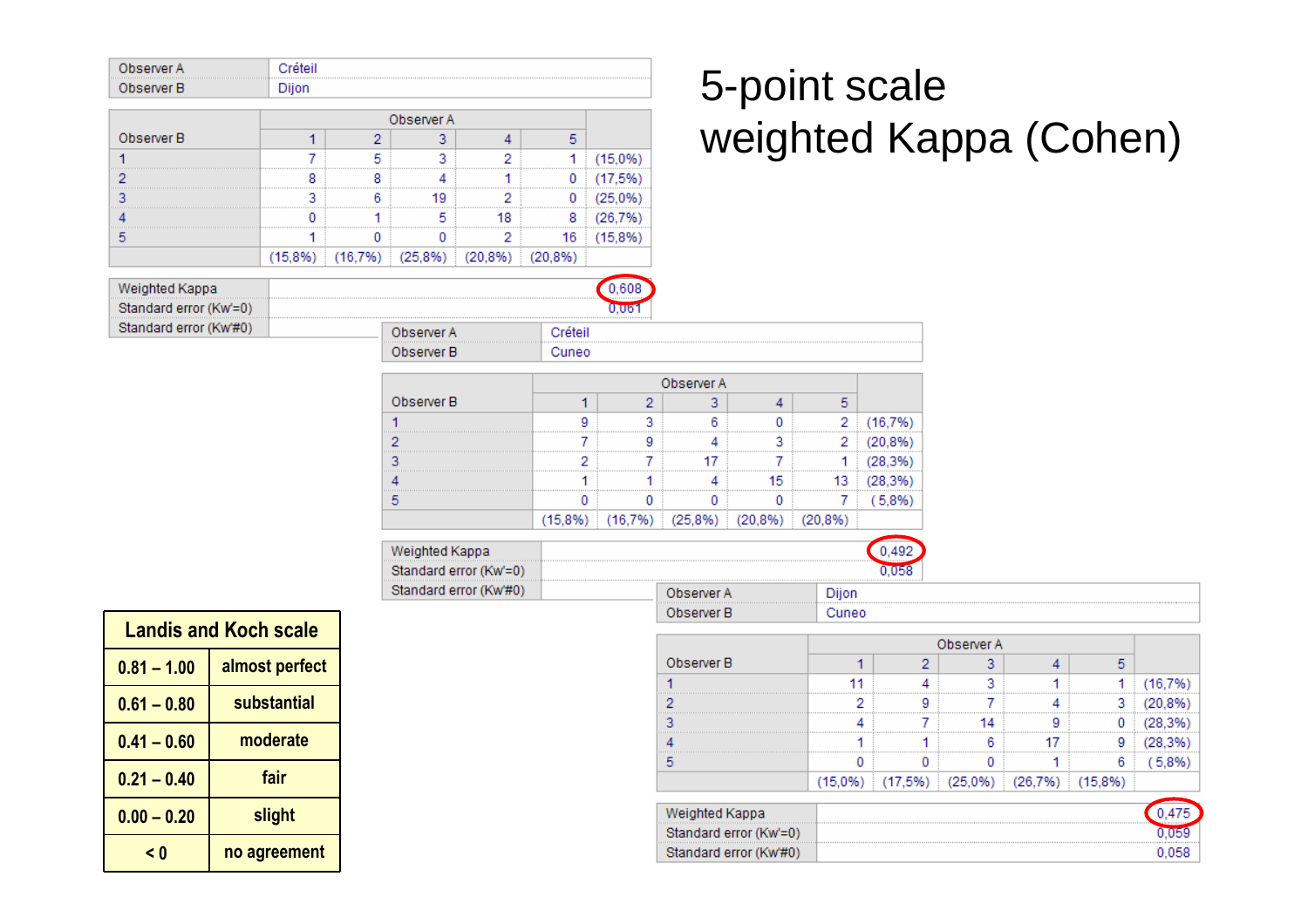| Observer A | Créteil |
|------------|---------|
| Observer B | Dijon   |

|            | Observer A |         |         |
|------------|------------|---------|---------|
| Observer B |            |         |         |
|            | 28         | 11      | (32.5%) |
|            | 11         | 70      | (67.5%) |
|            | (32,5%)    | (67.5%) |         |

| Kappa          |                |
|----------------|----------------|
| Standard error |                |
| 95% CL         | 0.424 to 0.740 |

### 5-point scale binary (cut-off ≥3, MBP)Kappa (Cohen)

| Observer A     | Créteil    |             |                |
|----------------|------------|-------------|----------------|
| Observer B     | Cuneo      |             |                |
|                | Observer A |             |                |
| Observer B     |            |             |                |
| n              | 28         | 17          | (37,5%)        |
|                | 11         | 64          | (62,5%)        |
|                | (32,5%)    | $(67, 5\%)$ |                |
| Kappa          |            |             | 489            |
| Standard error |            |             | 085            |
| 95% CI         |            |             | 0,323 to 0,654 |

| Observer A | Dijon |
|------------|-------|
| Observer B | Cuneo |

|            | Observer A |        |         |
|------------|------------|--------|---------|
| Observer B |            |        |         |
|            | 26         | 19     | (37,5%) |
|            | 13         | 62     | (62.5%) |
|            | (32.5%)    | (67,5% |         |

| Kappa          |                |
|----------------|----------------|
| Standard error |                |
| 95% CL         | 0.242 to 0.589 |

| <b>Landis and Koch scale</b> |                |  |
|------------------------------|----------------|--|
| $0.81 - 1.00$                | almost perfect |  |
| $0.61 - 0.80$                | substantial    |  |
| $0.41 - 0.60$                | moderate       |  |
| $0.21 - 0.40$                | fair           |  |
| $0.00 - 0.20$                | slight         |  |
| < 0                          | no agreement   |  |

Overall Kappa (Fleiss) $(3 \text{ obs.}) \text{ κ} = 0.49$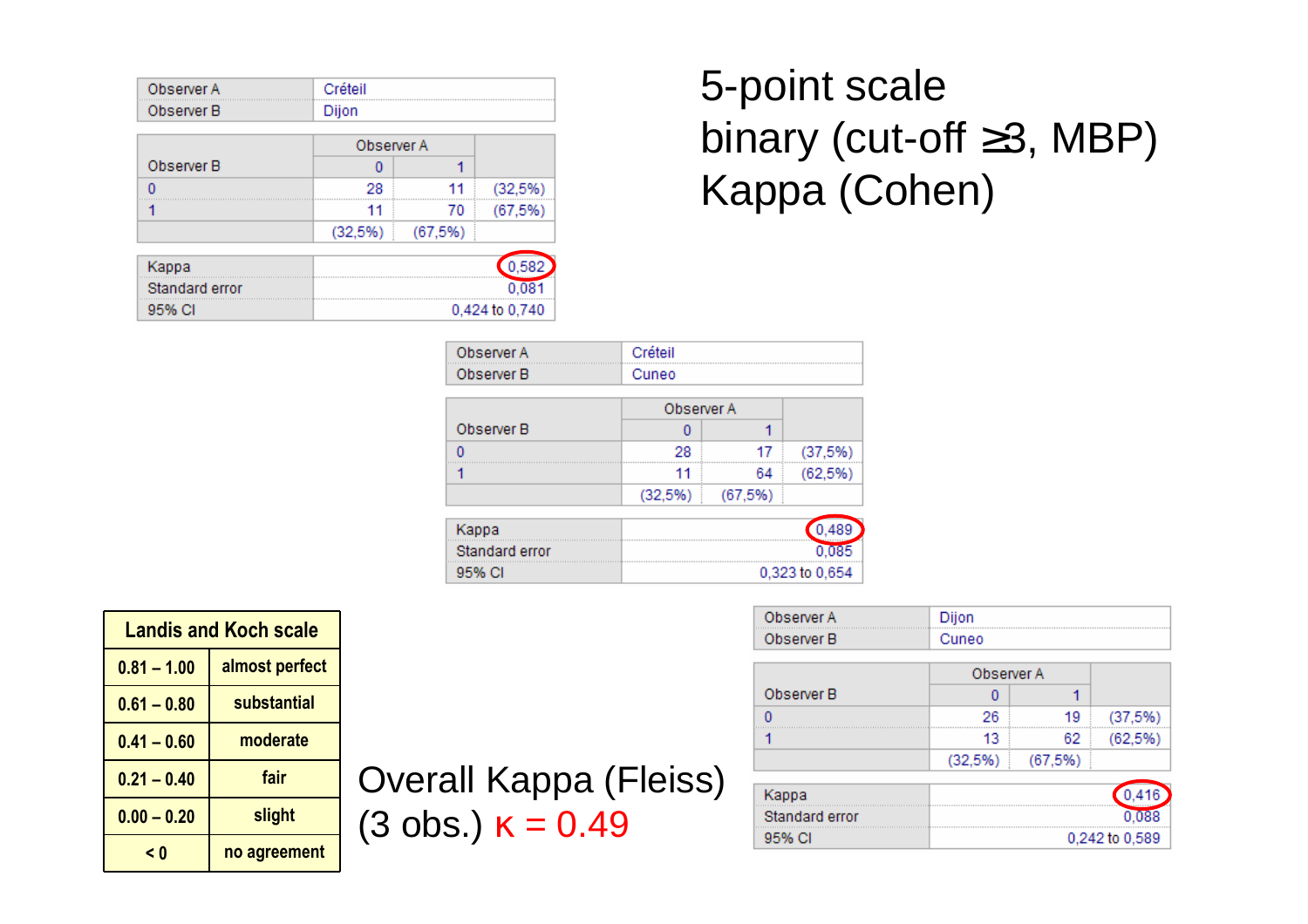| Observer A | Créteil |
|------------|---------|
| Observer B | Dijon   |

|            | Observer A |         |             |
|------------|------------|---------|-------------|
| Observer B |            |         |             |
|            | 63         | 6       | $(57, 5\%)$ |
|            |            | 44      | (42.5%)     |
|            | (58.3%)    | (41.7%) |             |

| Kappa          |                |
|----------------|----------------|
| Standard error |                |
| 95% CL         | 0.664 to 0.892 |

### 5-point scale binary (cut-off ≥4, liver)Kappa (Cohen)

| Observer A     | Créteil     |                |         |
|----------------|-------------|----------------|---------|
| Observer B     | Cuneo       |                |         |
|                | Observer A  |                |         |
| Observer B     | n           |                |         |
| O              | 64          | 15             | (65,8%) |
|                | 6           | 35             | (34,2%) |
|                | $(58, 3\%)$ | (41,7%         |         |
| Kappa          |             |                | 0,630   |
| Standard error |             | 073            |         |
| 95% CI         |             | 0,487 to 0,774 |         |

| Observer A | <b>Dijon</b> |
|------------|--------------|
| Observer B | Cuneo.       |

|            | Observer A |         |         |
|------------|------------|---------|---------|
| Observer B |            |         |         |
|            | 61         | 18      | (65,8%) |
|            | 8          | 33      | (34.2%) |
|            | (57.5%)    | (42.5%) |         |

| Kappa          |                |
|----------------|----------------|
| Standard error |                |
| 95% CL         | 0.390 to 0.700 |

| Landis and Koch scale |                |
|-----------------------|----------------|
| $0.81 - 1.00$         | almost perfect |
| $0.61 - 0.80$         | substantial    |
| $0.41 - 0.60$         | moderate       |
| $0.21 - 0.40$         | fair           |
| $0.00 - 0.20$         | slight         |
| < 0                   | no agreement   |

Overall Kappa (Fleiss) $(3 \text{ obs.}) \text{ κ} = 0.65$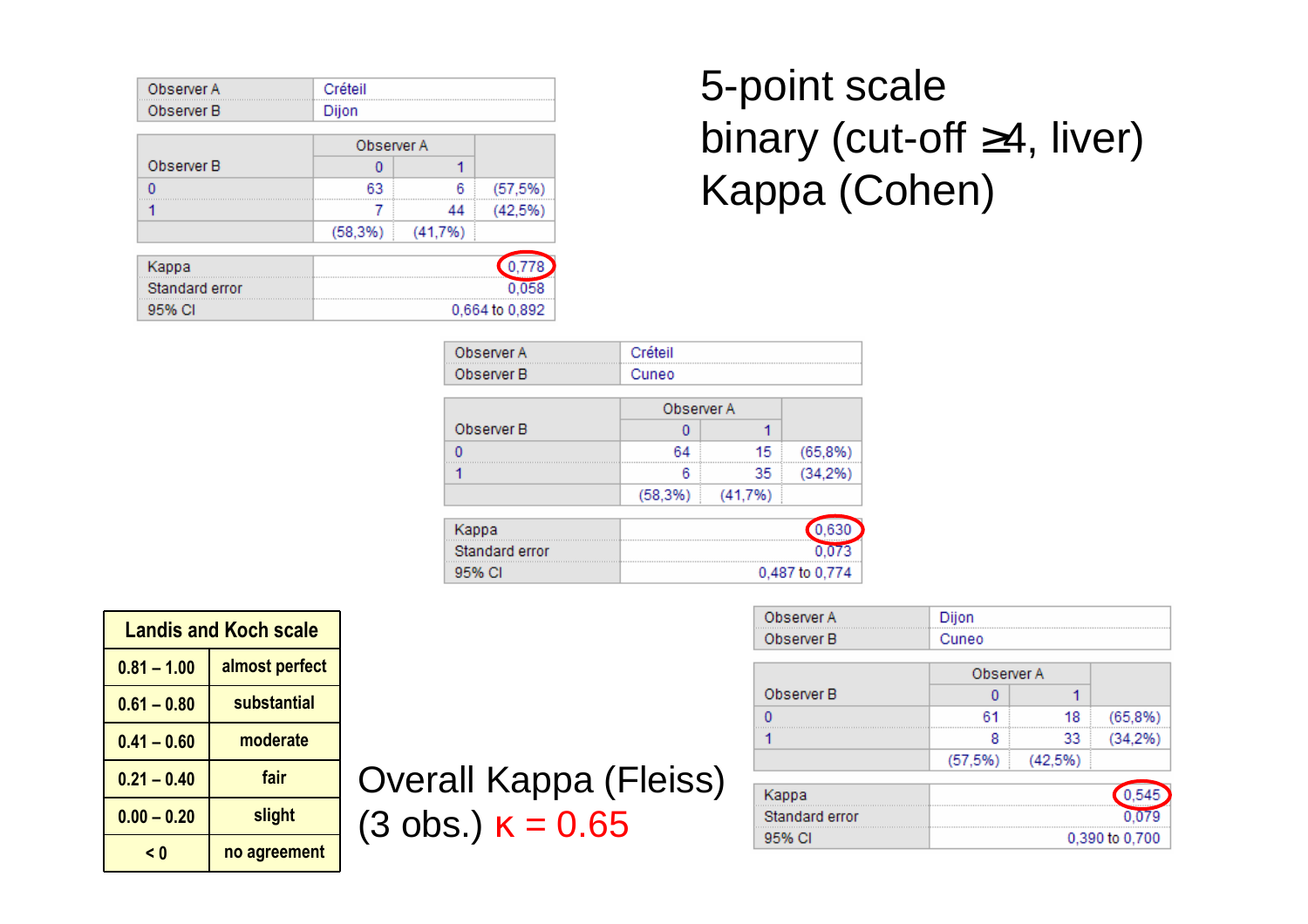| Observer A | Créteil |
|------------|---------|
| Observer B | Nijon   |

|            | Observer A |         |         |
|------------|------------|---------|---------|
| Observer B |            |         |         |
|            | 92         | 9       | (84.2%) |
|            |            | 16      | (15,8%) |
|            | (79.2%)    | (20.8%) |         |

| Kappa          |                |
|----------------|----------------|
| Standard error | 0.09           |
| 95% CL         | 0.489 to 0.846 |

### 5-point scale binary (cut-off ≥5, >>liver)Kappa (Cohen)

| Observer A     | Créteil     |             |                |
|----------------|-------------|-------------|----------------|
| Observer B     | Cuneo       |             |                |
|                | Observer A  |             |                |
| Observer B     |             |             |                |
| n              | 95          | 18          | (94,2%)        |
|                | o           |             | (5,8%          |
|                | $(79, 2\%)$ | $(20, 8\%)$ |                |
| Kappa          |             |             | 0.38           |
| Standard error |             | 134         |                |
| 95% CI         |             |             | 0,117 to 0,645 |

| Observer A | Dijon |
|------------|-------|
| Observer B | Cuneo |

|            | Observer A |            |         |
|------------|------------|------------|---------|
| Observer B |            |            |         |
|            | 100        | 13         | (94.2%) |
|            |            |            | (5.8%)  |
|            | (84.2%)    | $(15,8\%)$ |         |

| Kappa          |                |
|----------------|----------------|
| Standard error |                |
| 95% CL         | 0.122 to 0.701 |

| Landis and Koch scale           |              |
|---------------------------------|--------------|
| almost perfect<br>$0.81 - 1.00$ |              |
| $0.61 - 0.80$                   | substantial  |
| $0.41 - 0.60$                   | moderate     |
| fair<br>$0.21 - 0.40$           |              |
| $0.00 - 0.20$                   | slight       |
| < 0                             | no agreement |

Overall Kappa (Fleiss) $(3 \text{ obs.}) \text{ κ} = 0.50$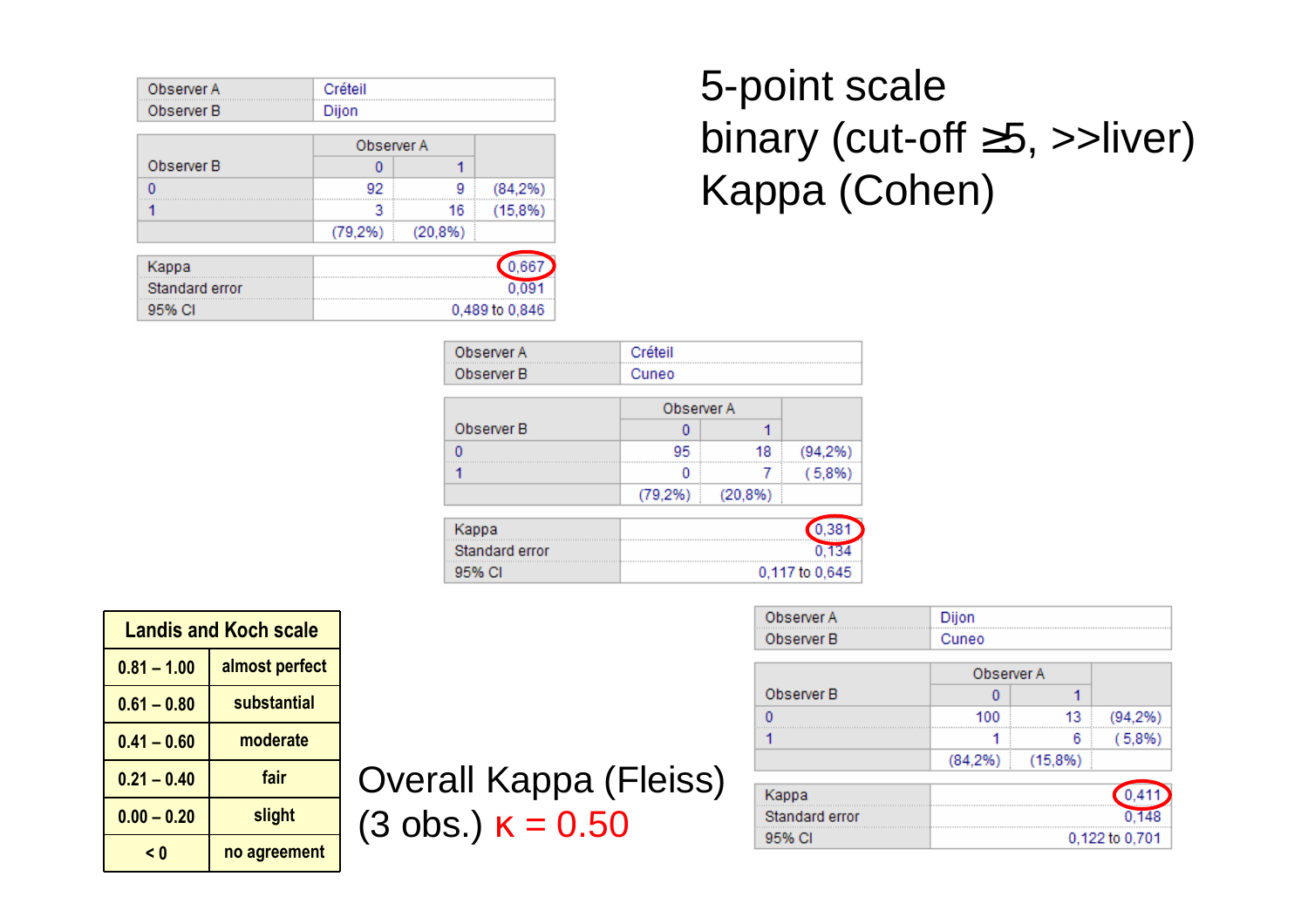| Observer A | Créteil |
|------------|---------|
| Observer B | Dijon   |

|            | Observer A |         |             |
|------------|------------|---------|-------------|
| Observer B |            |         |             |
|            | 91         |         | $(78, 3\%)$ |
|            |            | 24      | (21,7%)     |
|            | (77.5%)    | (22.5%) |             |

| Kappa          |                |
|----------------|----------------|
| Standard error | 0.051          |
| 95% CL         | 0,775 to 0,983 |

### **Quantification**  ∆SUV (cut-off >66%)Kappa (Cohen)

| Observer A     | Créteil |            |                |
|----------------|---------|------------|----------------|
| Observer B     | Cuneo   |            |                |
|                |         | Observer A |                |
| Observer B     | n       |            |                |
| n              | 89      | 5          | $(78, 3\%)$    |
|                | 4       | 22         | (21,7%)        |
|                | (77,5%) | (22,5%)    |                |
| Kappa          |         |            | 0.782          |
| Standard error |         |            |                |
| 95% CI         |         |            | 0,645 to 0,919 |

| Observer A | Dijon |
|------------|-------|
| Observer B | Cuneo |

|            | Observer A  |         |             |
|------------|-------------|---------|-------------|
| Observer B |             |         |             |
|            | 89          | 5       | $(78, 3\%)$ |
|            |             | 21      | (21.7%)     |
|            | $(78, 3\%)$ | (21,7%) |             |

| Kappa          |                |
|----------------|----------------|
| Standard error |                |
| 95% CL         | 0.609 to 0.900 |

| <b>Landis and Koch scale</b> |                |  |
|------------------------------|----------------|--|
| $0.81 - 1.00$                | almost perfect |  |
| $0.61 - 0.80$                | substantial    |  |
| $0.41 - 0.60$                | moderate       |  |
| $0.21 - 0.40$                | fair           |  |
| $0.00 - 0.20$                | slight         |  |
| < 0                          | no agreement   |  |

Overall Kappa (Fleiss)(3 obs.)  $κ = 0.81$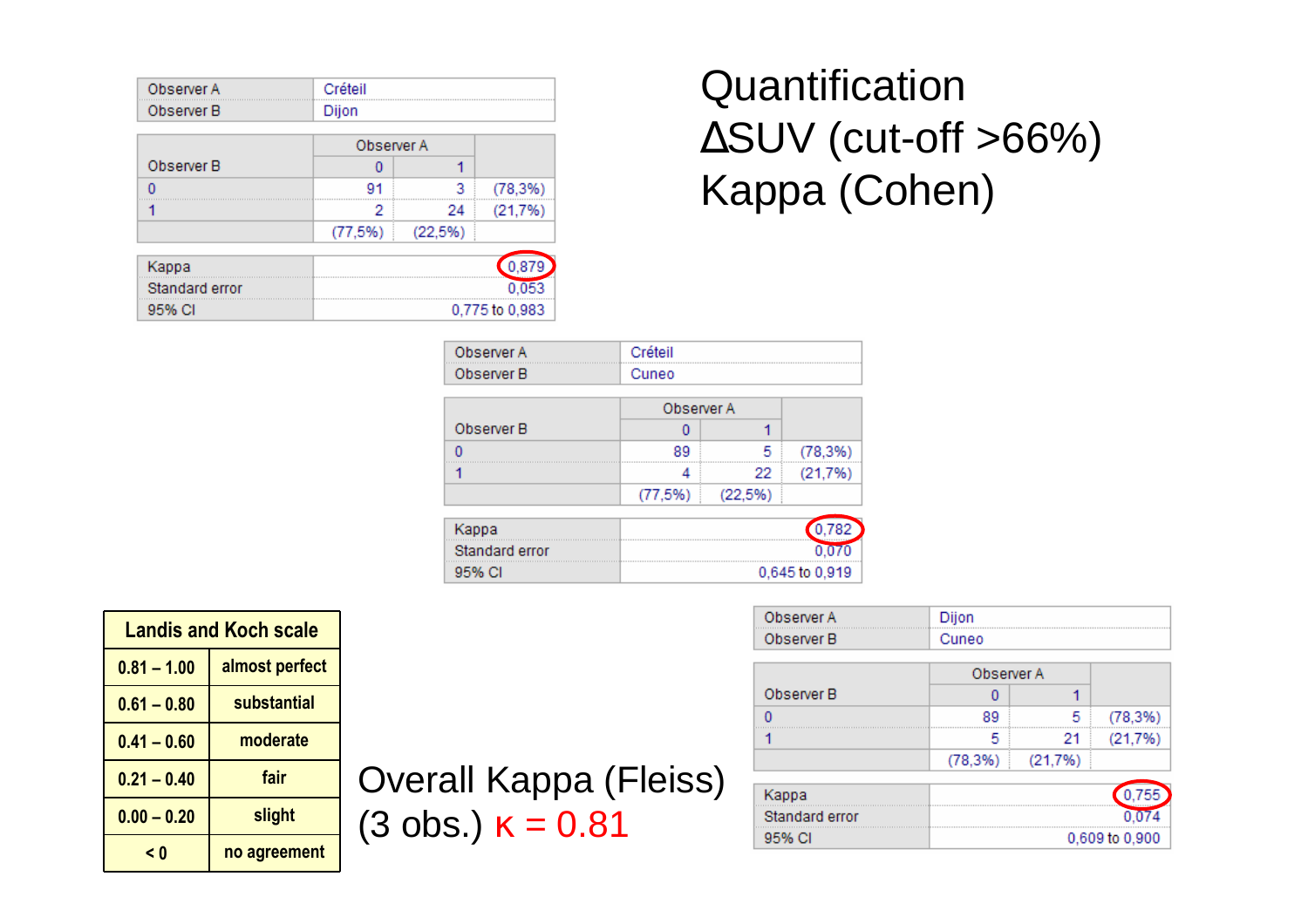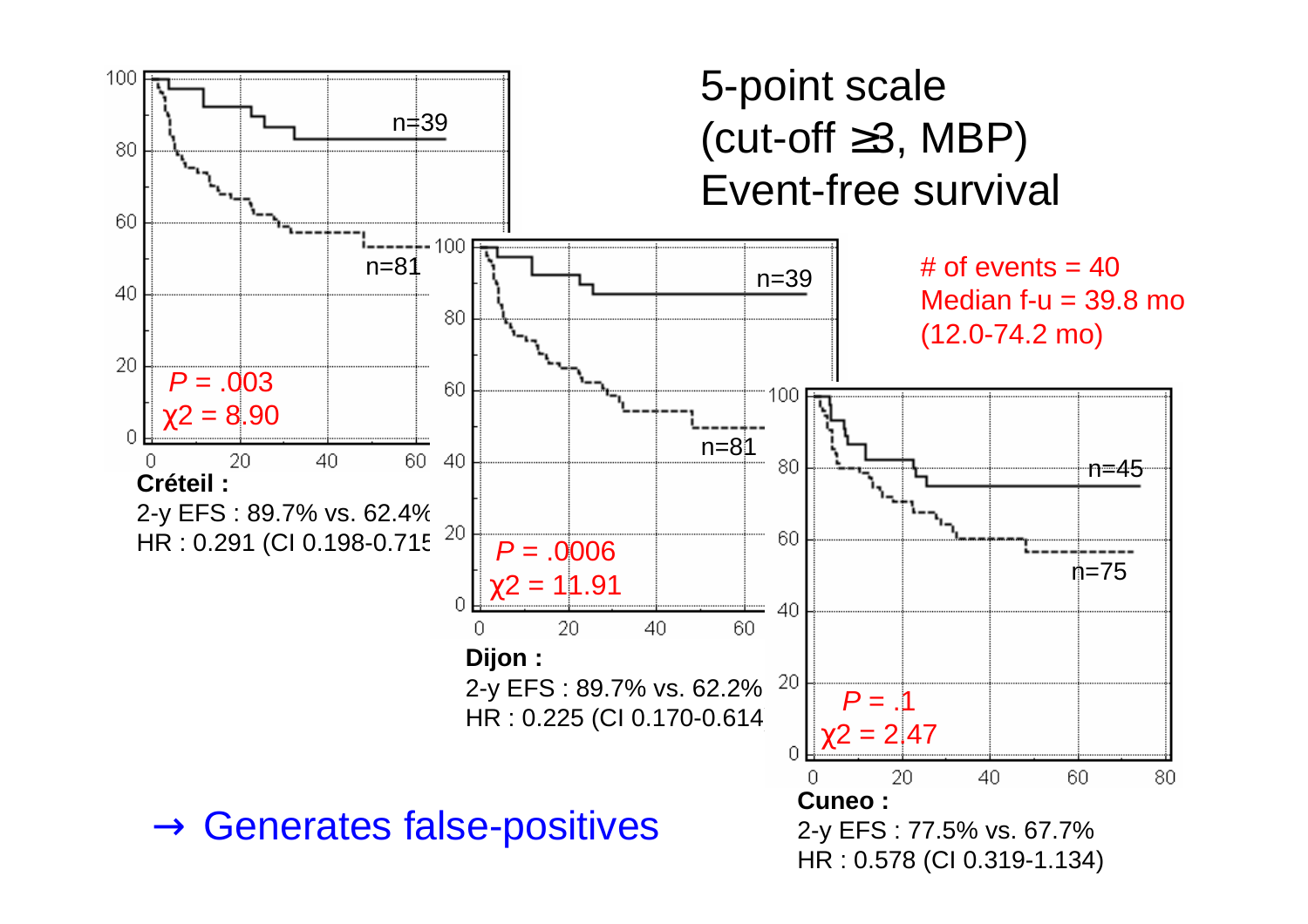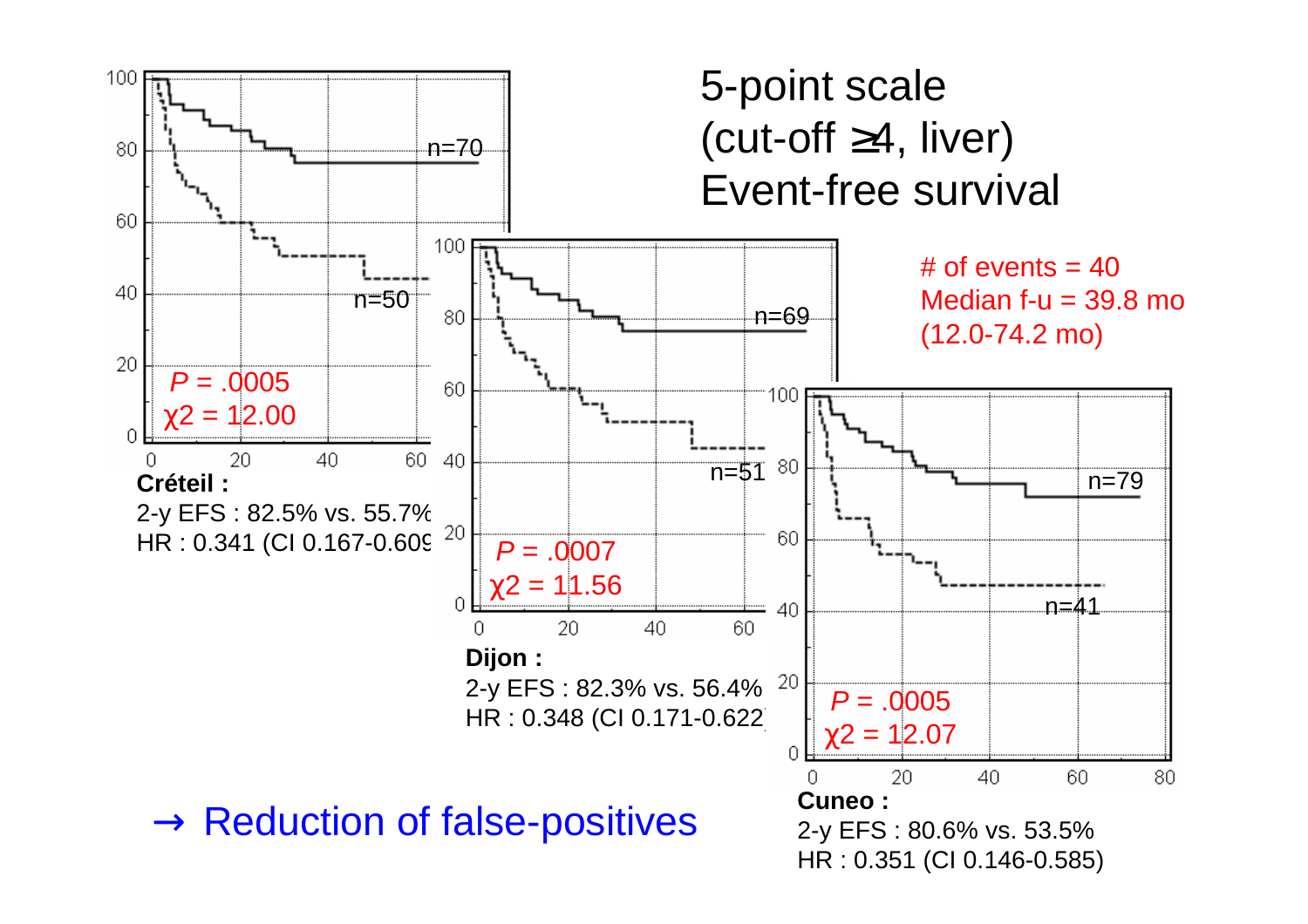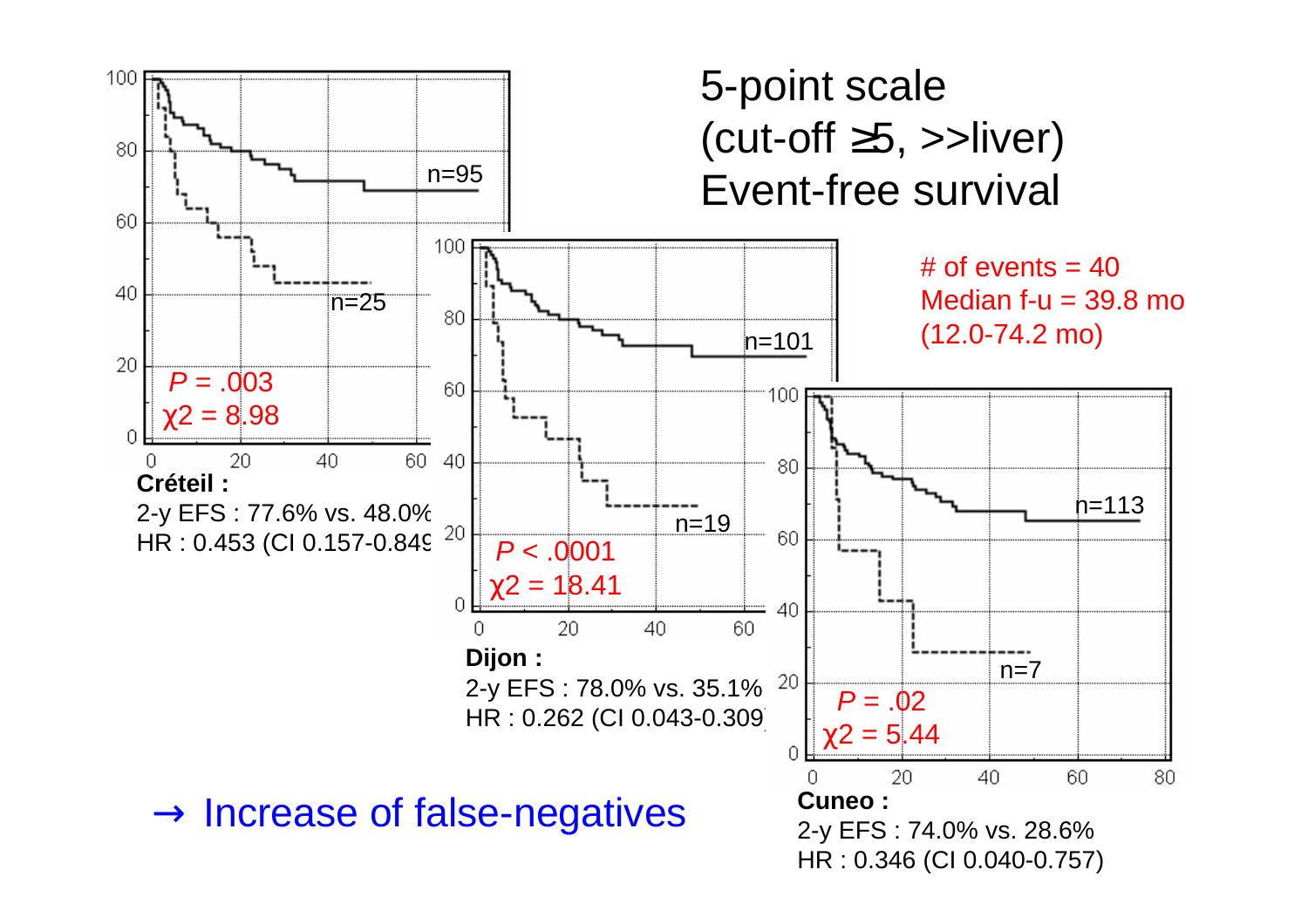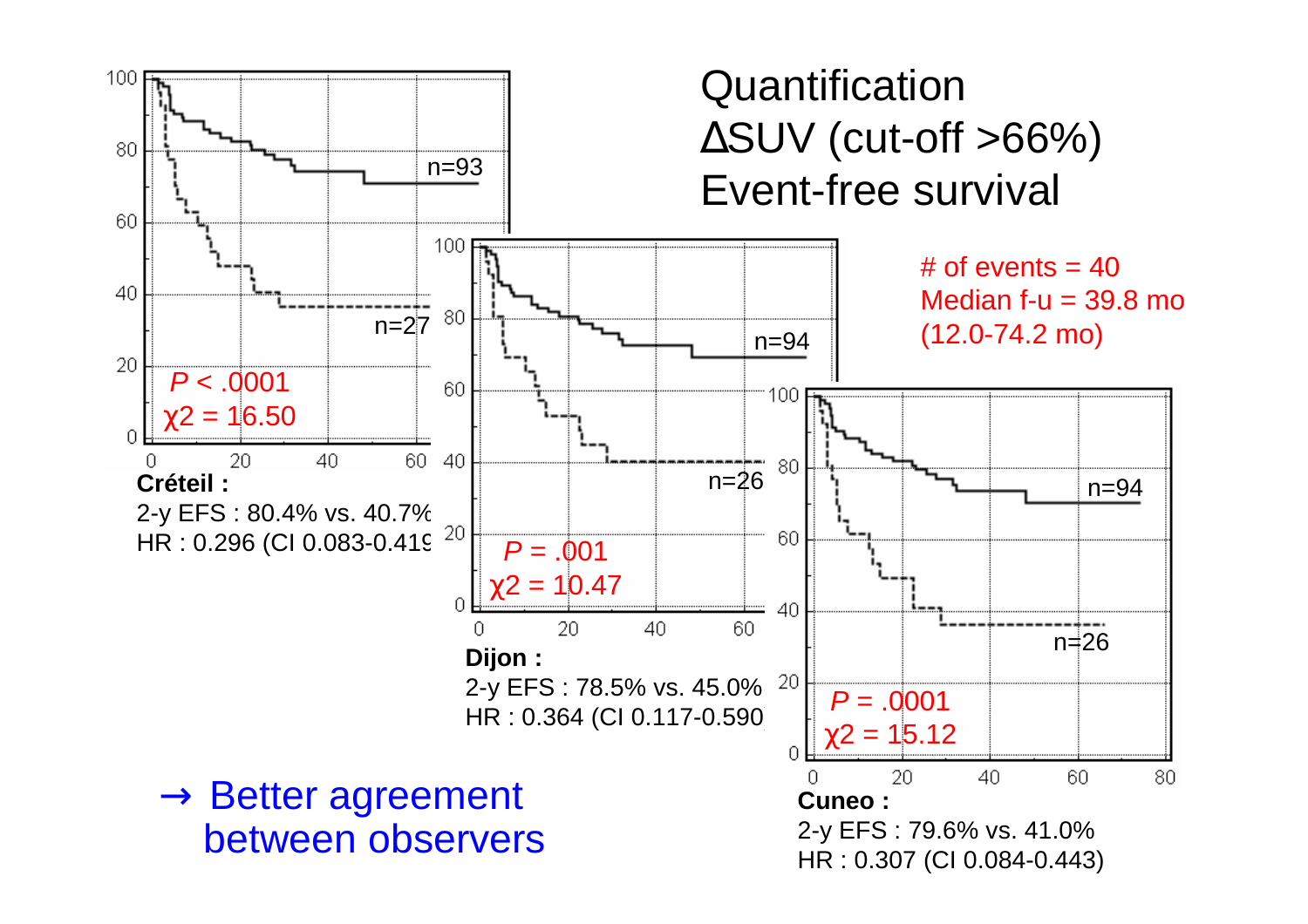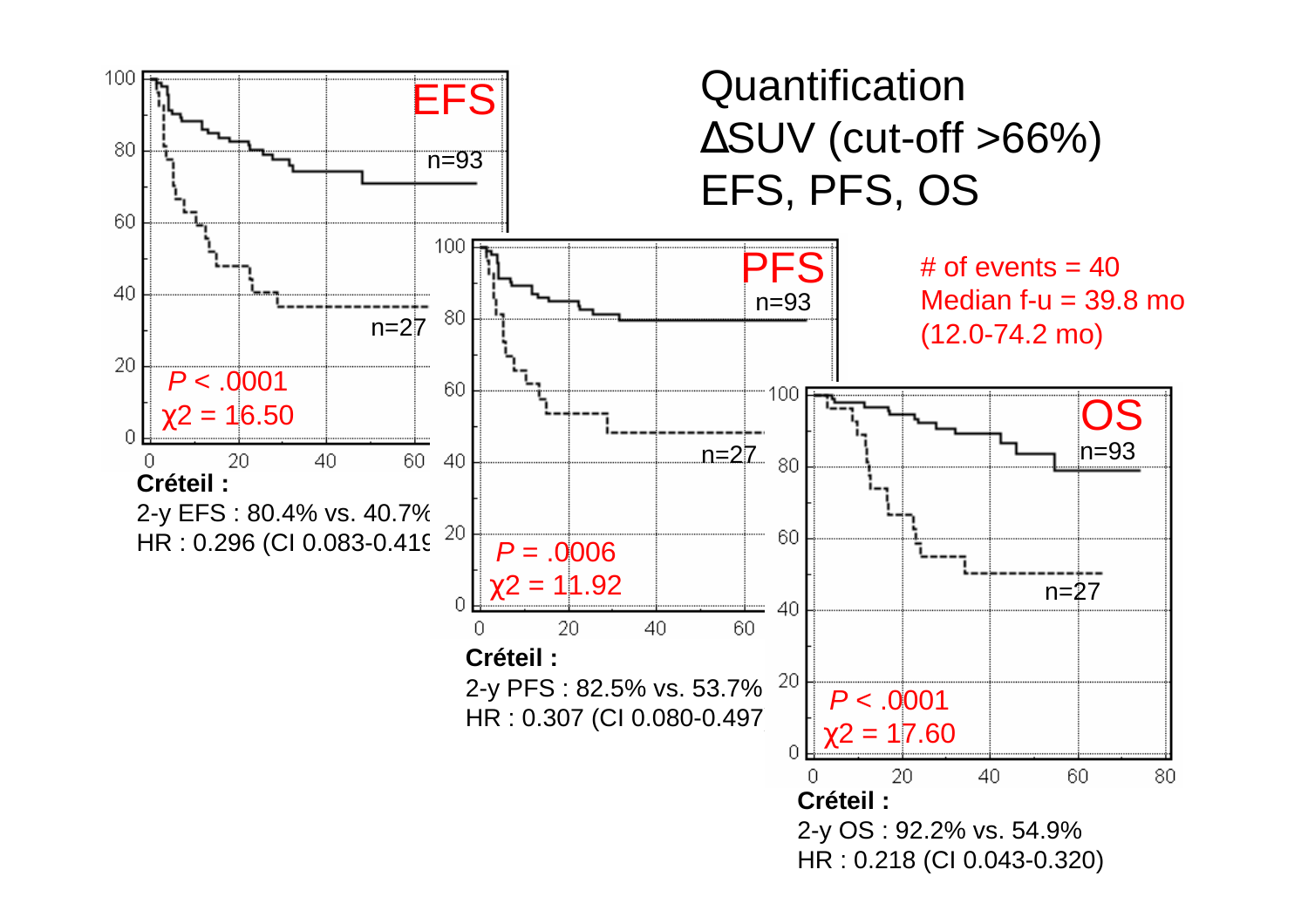#### R-CHOP21 (n=64)



**Quantification**  ∆SUV (cut-off >66%)R-CHOP21 vs DI/DD



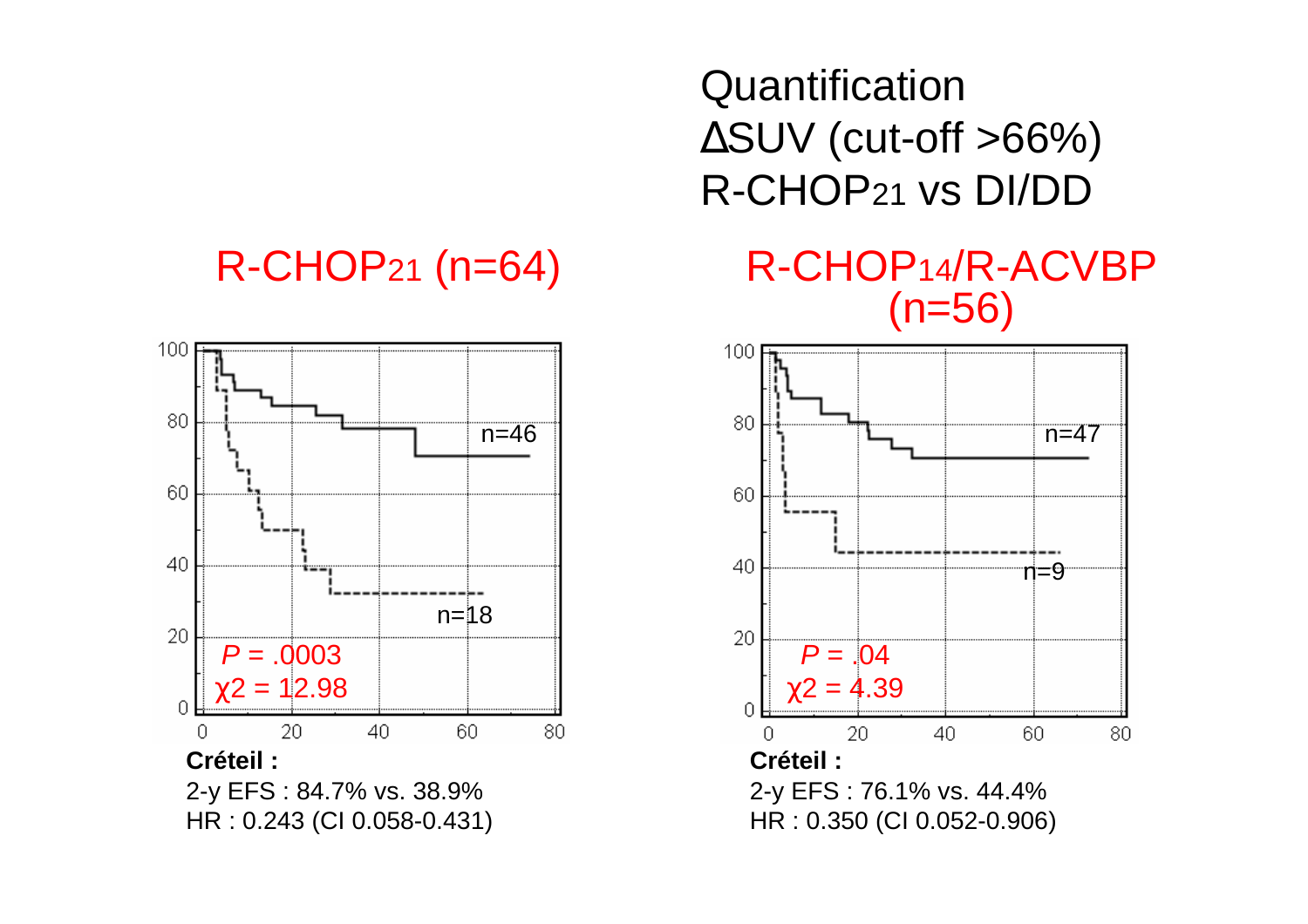#### **Quantification**  ∆SUV (cut-off >66%)ASCT vs noASCT

#### noASCT (n=101)

#### ASCT (n=19)



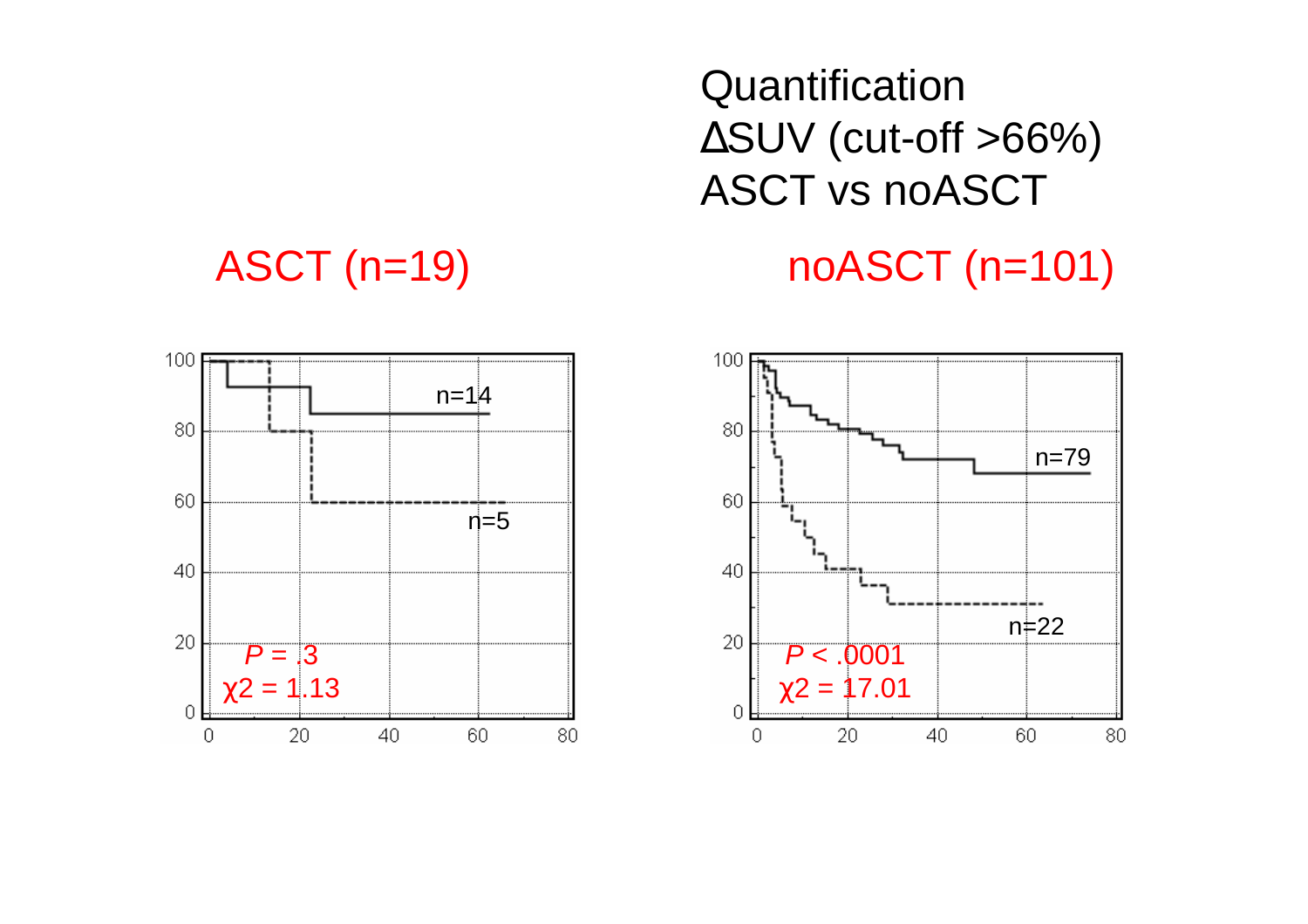**Quantification**  ∆SUV (cut-off >66%)aaIPI 0-1 vs 2-3

#### aaIPI 2-3 (n=75)



#### aaIPI 0-1 (n=45)

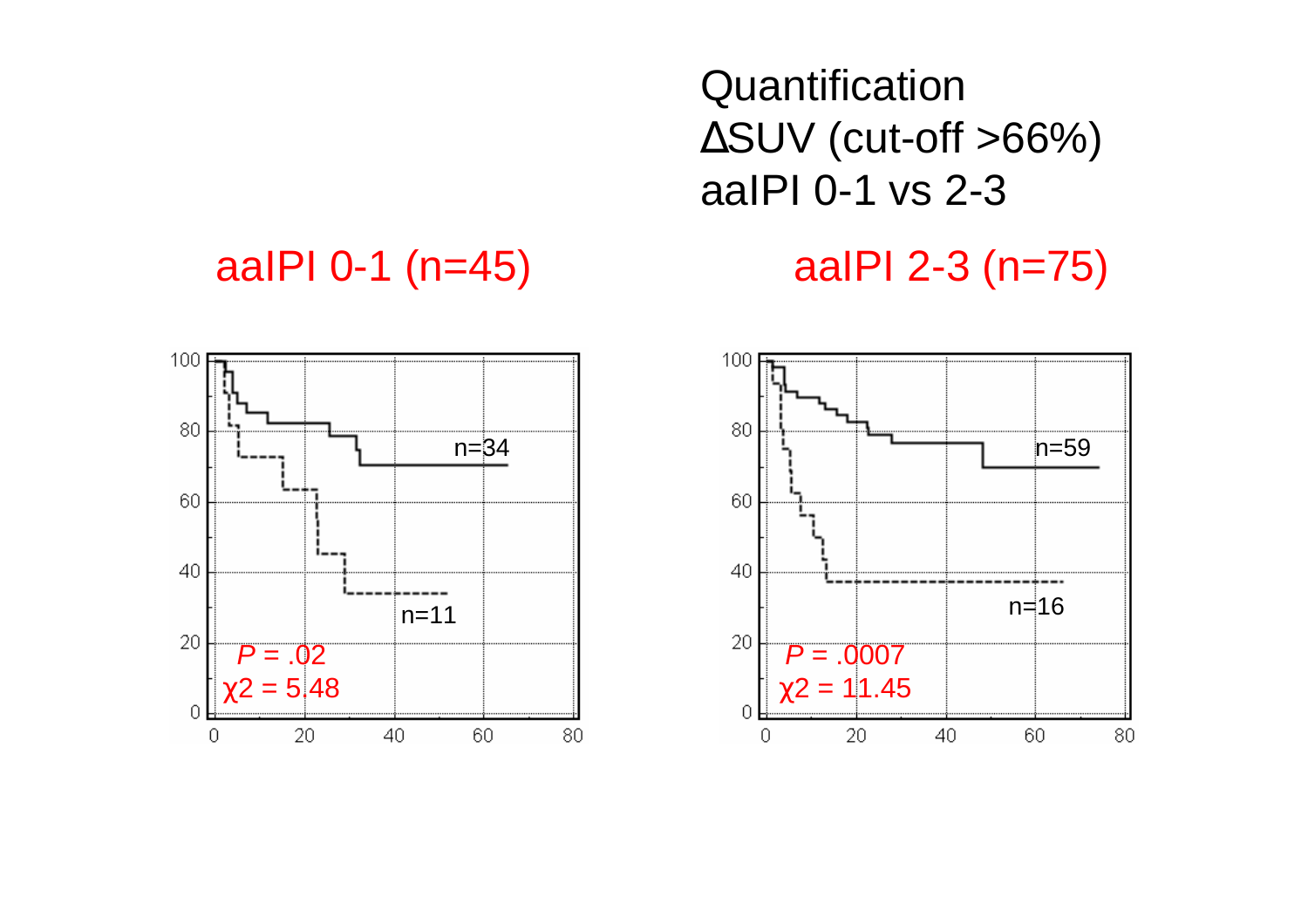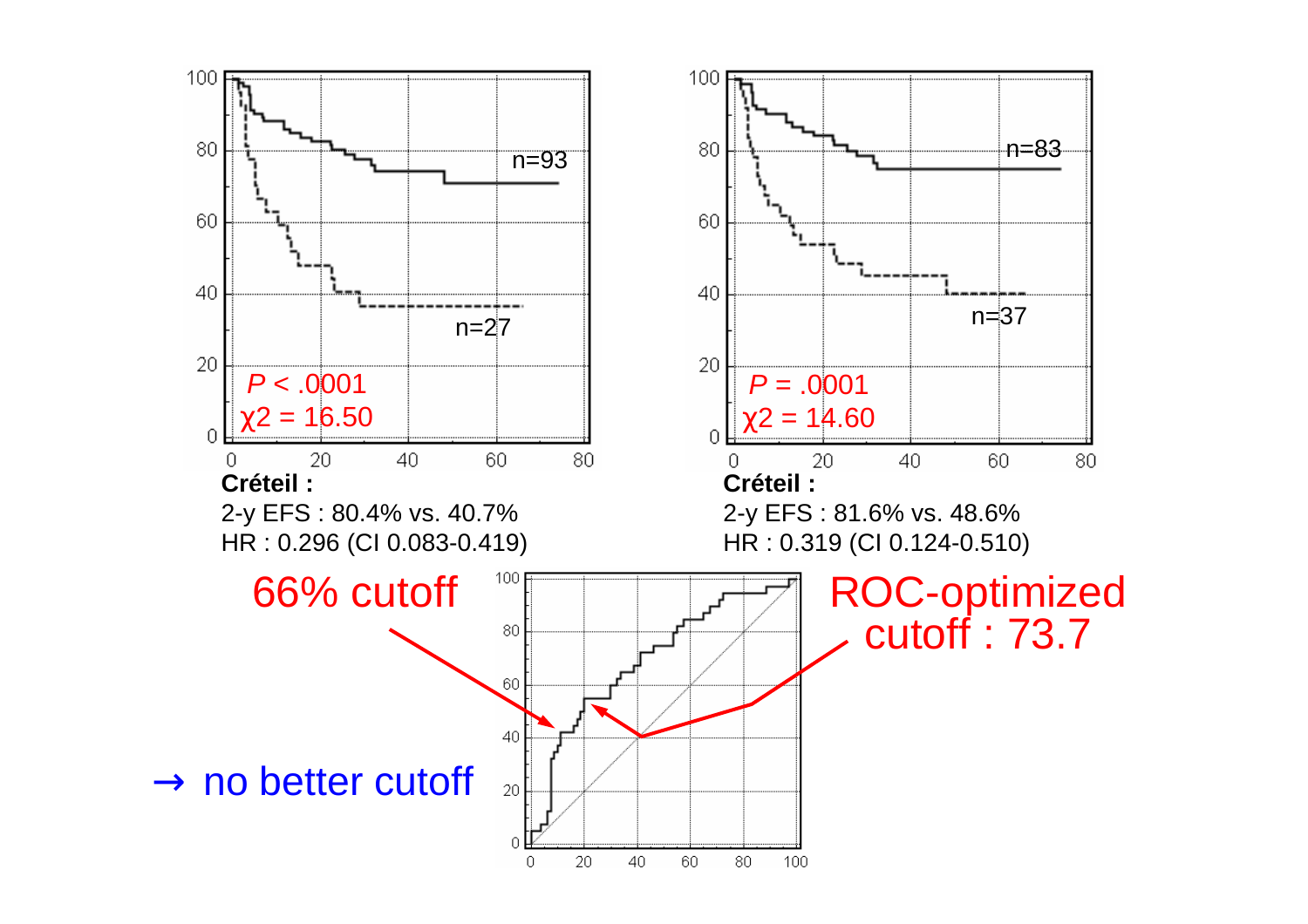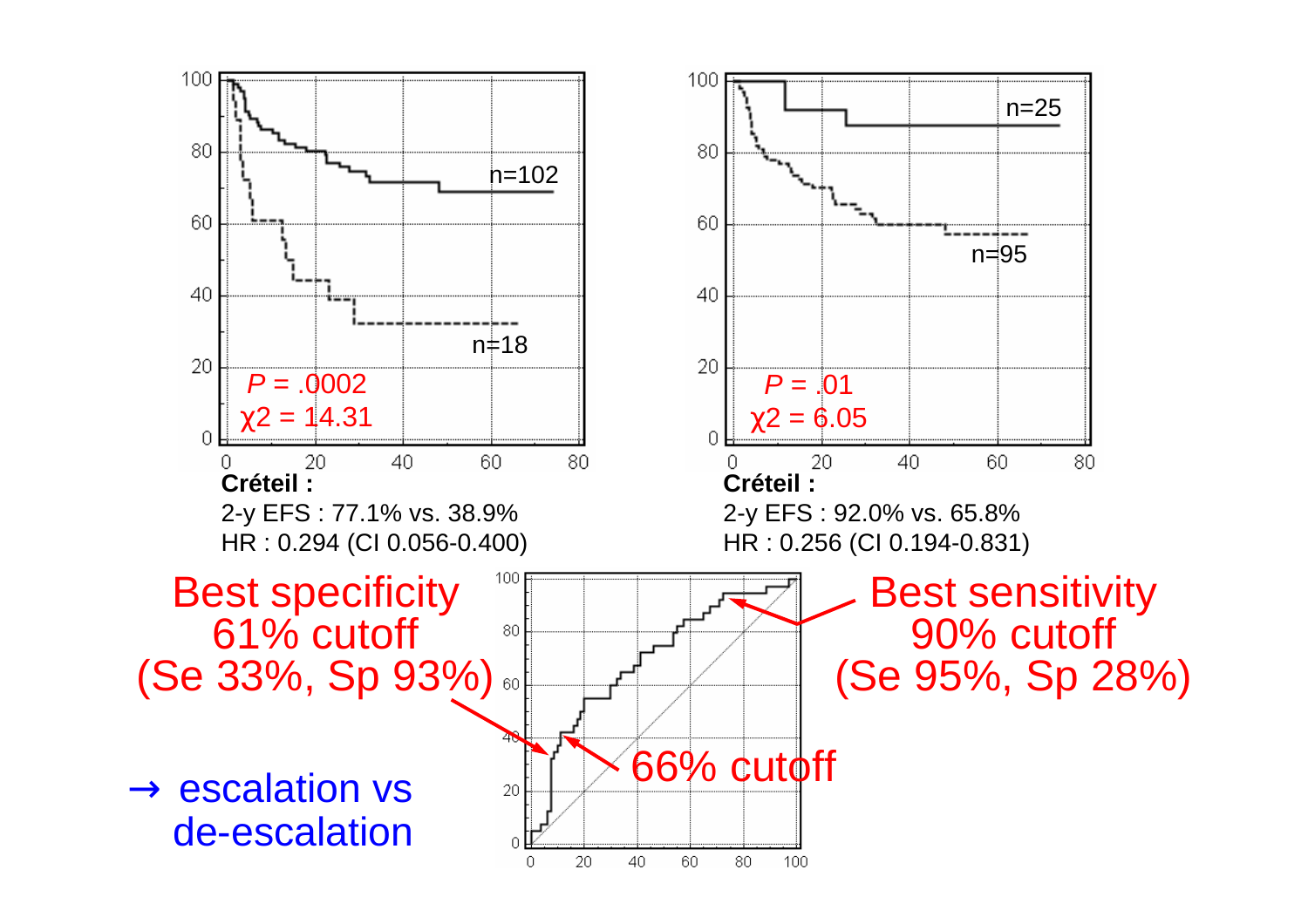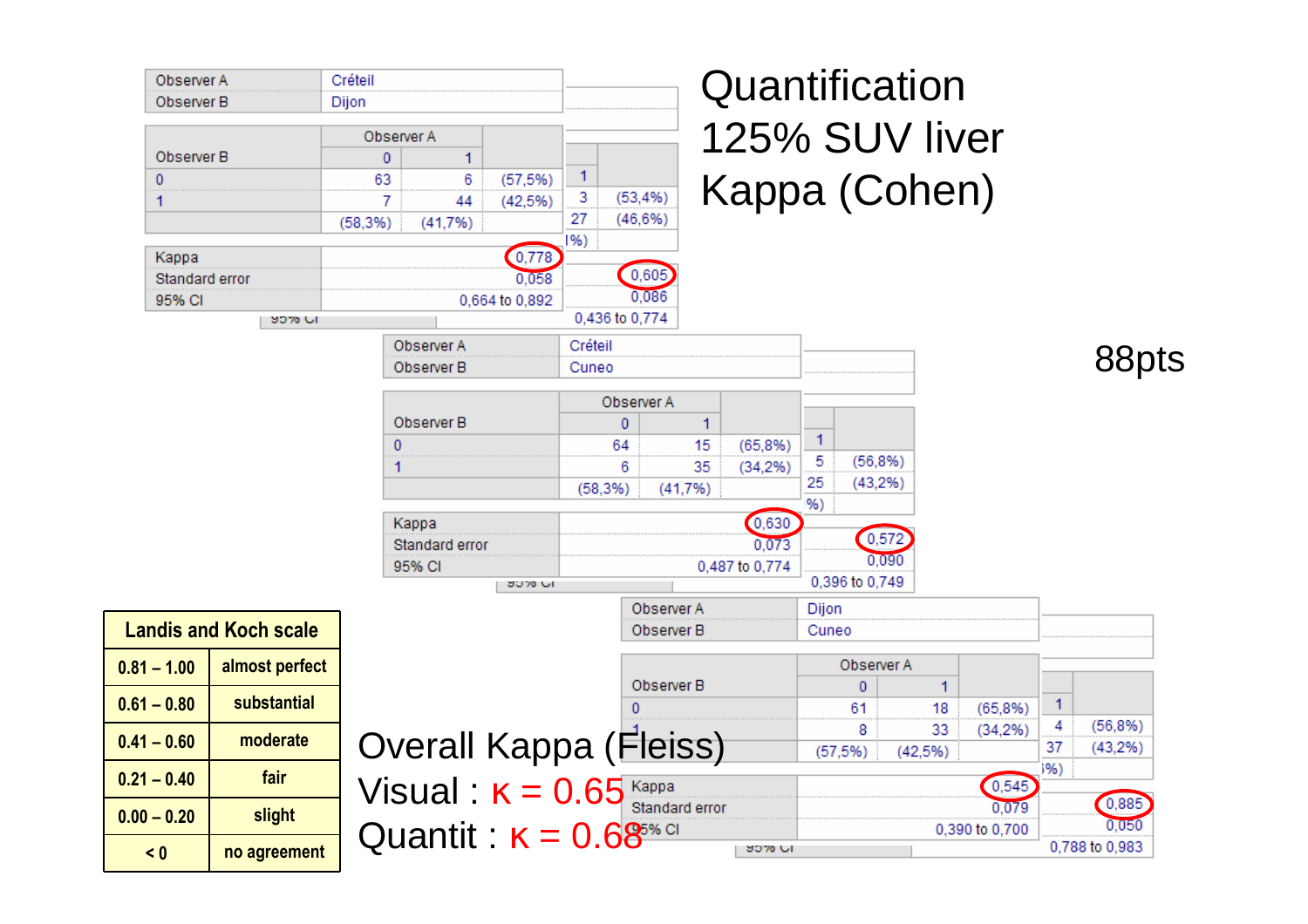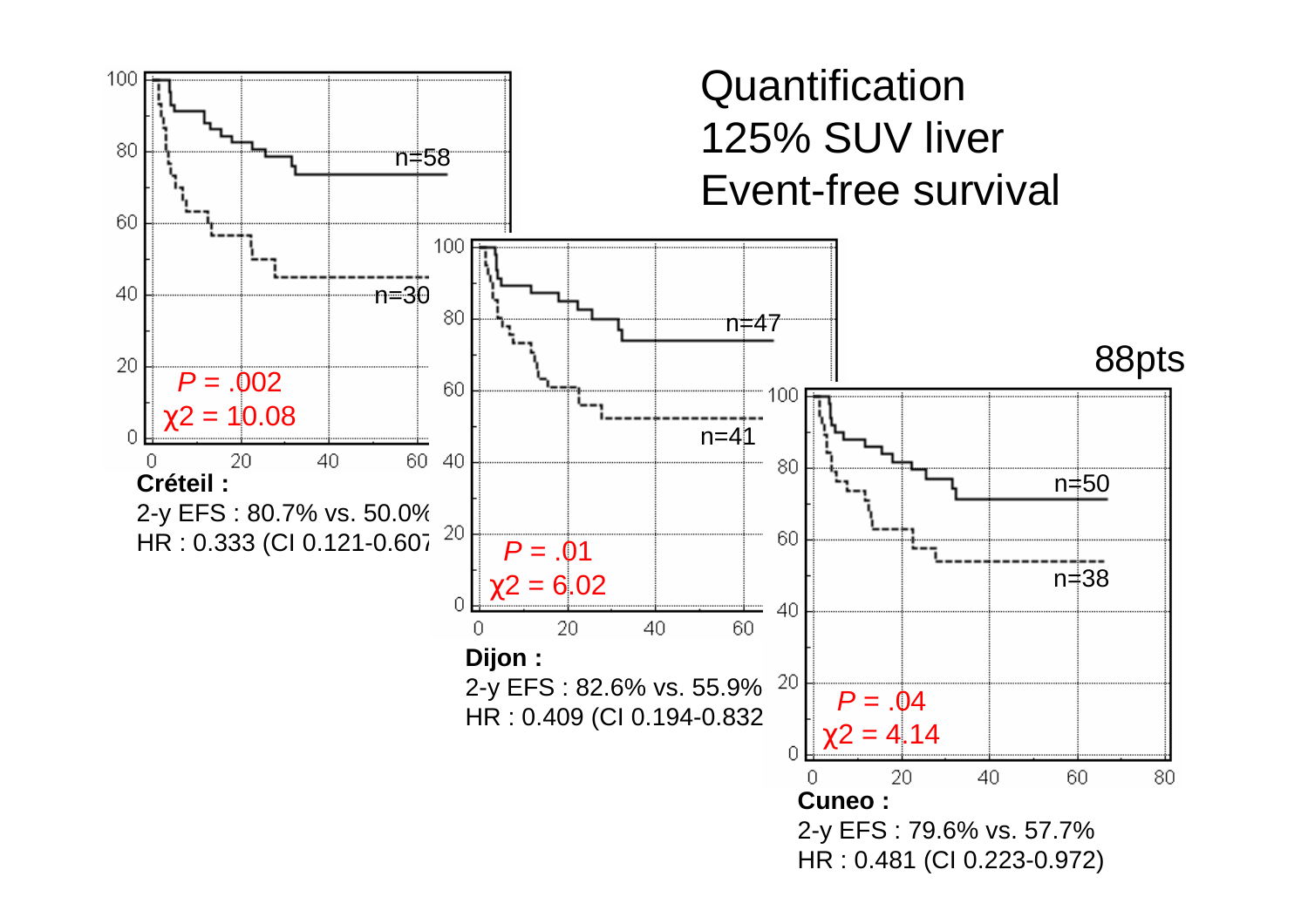### Normalization to MBP activity



$$
\Delta SUV = 100 \times \frac{SUV_{T1}/UUV_{M1}}{SUV_{T1}/SUV_{M1}}
$$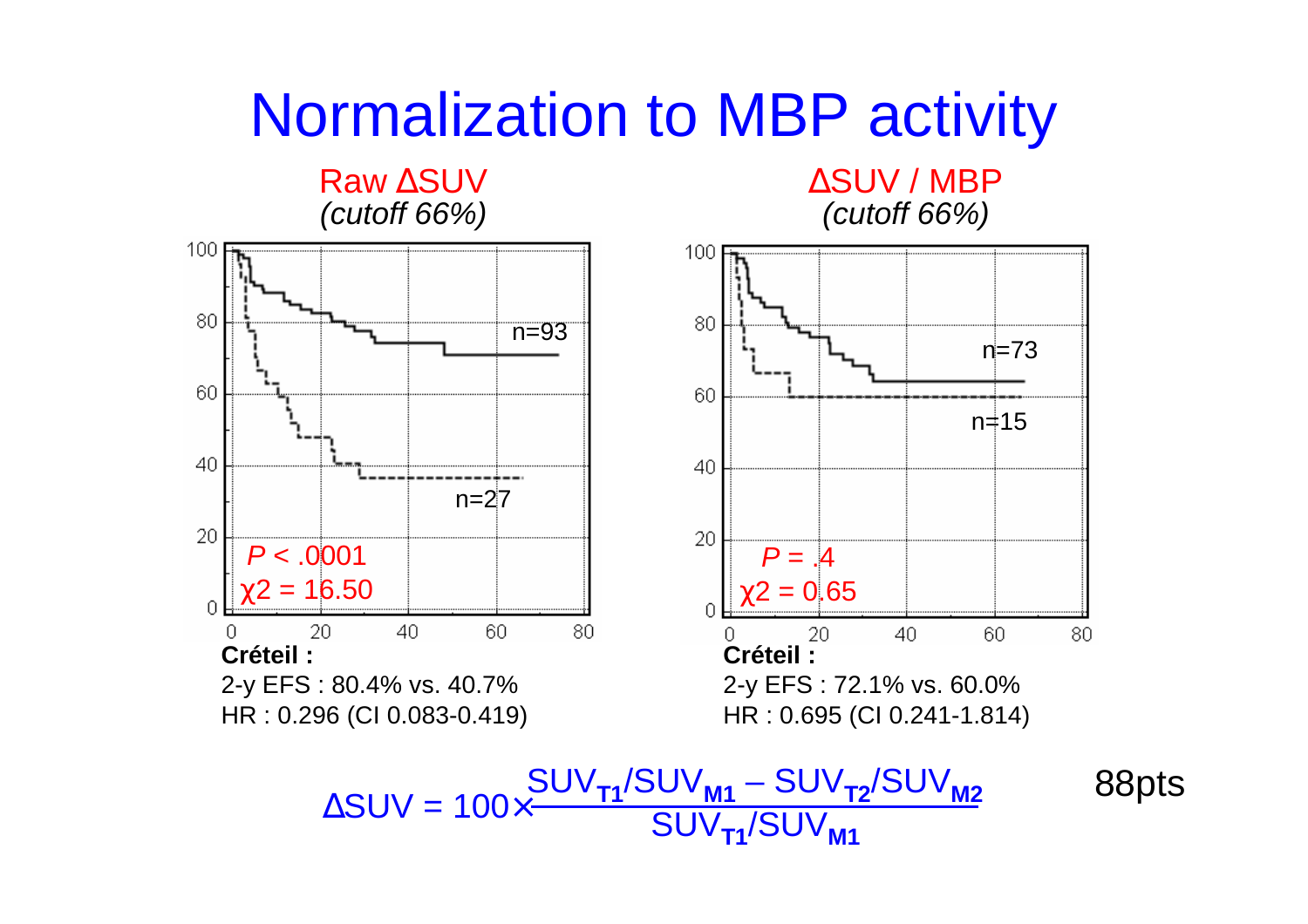### Normalization to liver activity